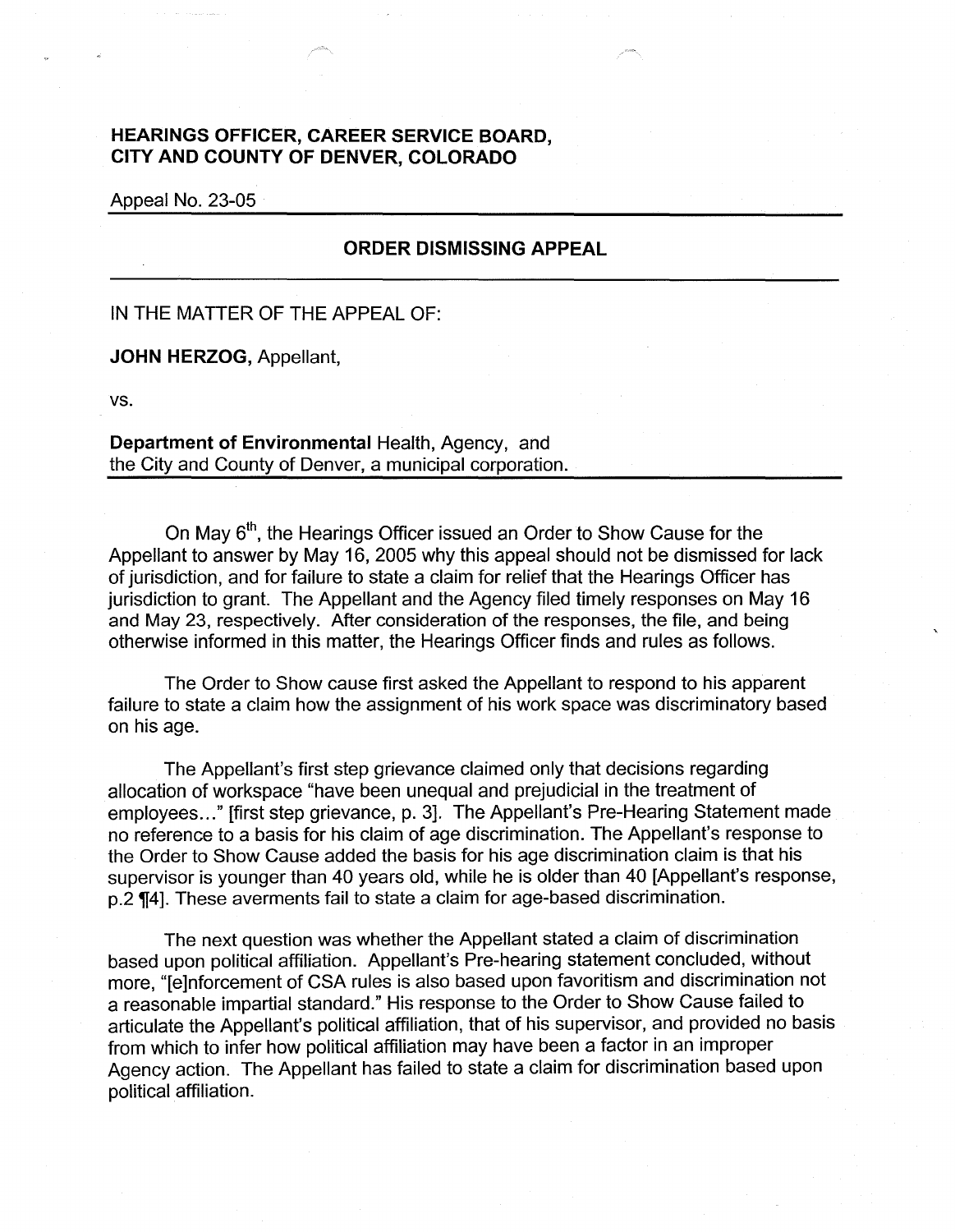Regarding discrimination based upon religious beliefs, the Appellant responded his supervisor and other supervisors are members of "an outside the City religious prayer group." He also states he is not part of the prayer group, wears religious symbols that establish he is not the same religion as his supervisor, and that his supervisor and a director were promoted without competition to interim positions due to their religious affiliation.

To establish a prima facie case for discrimination, the Appellant must show 1. he is a member of a protected class; 2. an adverse employment action was taken against him; 3. the action was taken under circumstances tending to give rise to an inference that the action was motivated by discrimination against the employee because of his membership in the protected class. In re Daniels, CSA 05-03. 5-6 (5/16/03), In re Crenshaw, CSA 156-02, 6 (3/11/03)(citing Colo. Civ. Rights Comm. V. Big O Tires, Inc, 940 P.2d 397(Colo.1997). See also In re Daneshpour, CSA 88-03, 8 (12/30/03).

The Appellant established the first prong of the foregoing test with his statement that he follows a different religion than his supervisor. However it is not established that an adverse employment action was taken against him. The adverse action the Appellant complains of is  $$ his supervisor's failure to award a certain window-seat assignment to him, however, even in the light most favorable to the Appellant, it is unclear how the assignment was an adverse Agency action, particularly since the Appellant does not contest he was offered the opportunity to be on the space assignment committee. In the Appellant's Appeal, he included a November 9, 2004 email sent to all affected employees, including him, which stated "Seating Assignments: We'd like staff to decide how to do this... if you want to influence this outcome, be on the committee." Other statements in his appeal indicate the Appellant declined to serve on that committee. Moreover, his appeal indicates he received a larger workspace than he had before, and he does not dispute that it serves his work needs, apart from status and seniority, neither of which forms the basis for an adverse Agency action affecting a legal right or legal status. Finally, aside from the fact of the difference in their religious backgrounds and practices, the Appellant fails to state any nexus between the seating assignments and religious affiliation of the assignees. The Appellant fails to state a claim for relief based upon religious affiliation.

-<br>-<br>-<br>-<br>-

The next claim states seating assignments were motivated by retaliation for the Appellant's refusal to violate City policies [Appeal] and for his identifying "harassing and hostile actions by another employee" [Appellant's Pre-hearing statement]. A prima facie case for retaliation is made by showing (1) protected employee action, (2) adverse action by an employer either after or contemporaneous with the employee's protected action, and (3) a causal connection between the employee's action and the employer's adverse action. Poe v. Shari's Mgmt. Corp., 188 F. 3d 519 (10<sup>th</sup> cir.1999), citing <u>Morgan v. Hilti, Inc.</u>, 108 F. 3d 1319, 1324 (10<sup>th</sup> cir. 1997). In re Green, CSA 130-04, 4 (1/7/05).

The Appellant's response to the Order to Show Cause did not provide any more insight than before the Order to Show Cause, into what was harassing and hostile about the coworker's actions from which alleged retaliation ensued. The Appellant's conclusory statements concerning "harassing and hostile actions by another employee" alone do not identify facts